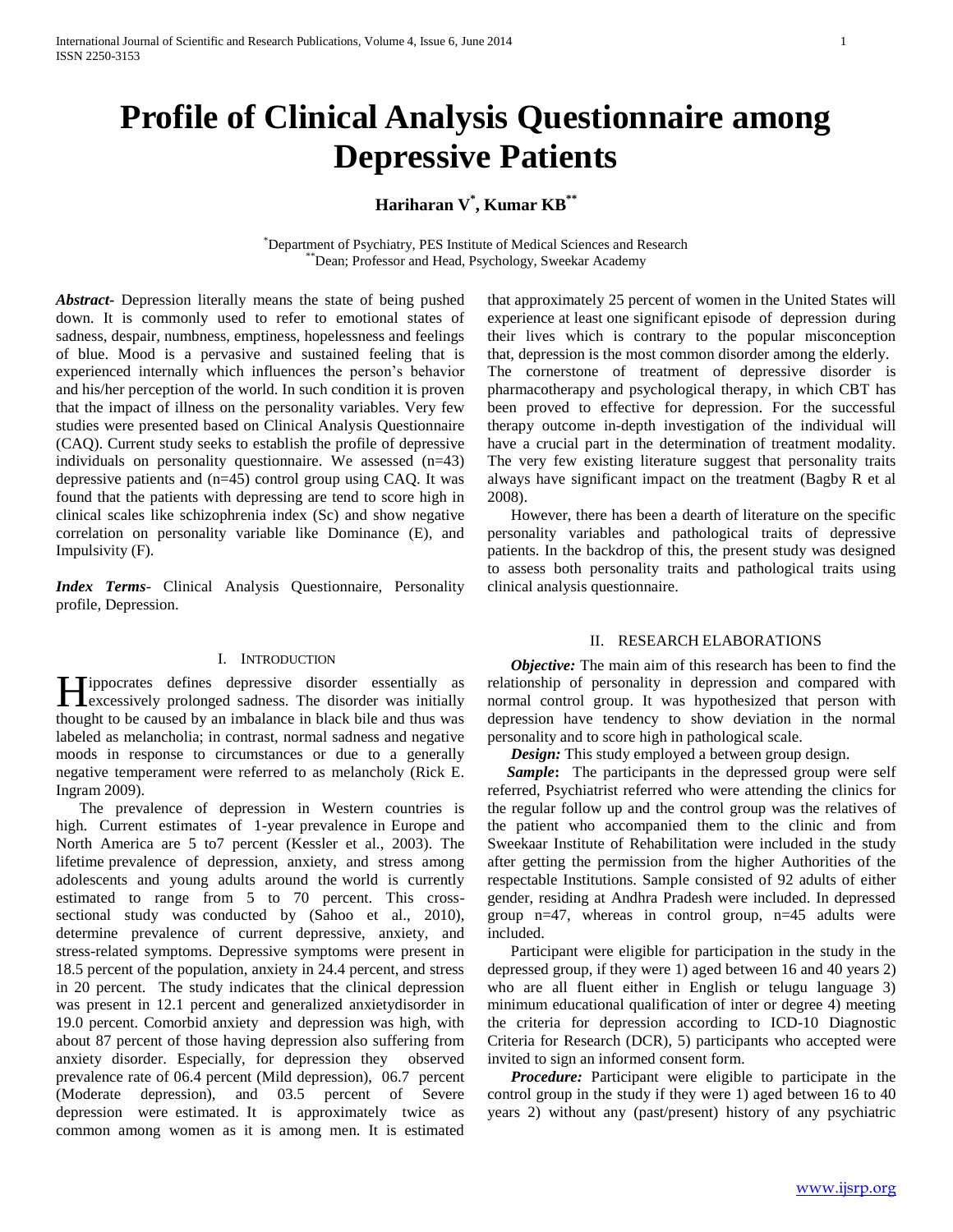illness 3) accepted individuals were invited to sign an informed consent form.

 Series of Questionnaires was administered to screen the participant. For the depressed group Beck Depression Inventory was administered first to assess the severity of depression. Whereas in the control group, General Health Questionnaire was administered to find risk individuals for developing any psychiatric disorders, the score of ≥4 in GHQ was excluded from the study. Clinical Analysis Questionnaire was commonly used for both depressed and control group. The following exclusion criteria were applied for recruiting subjects into study.

# *Exclusion criteria:*

- 1. Age of below 16 years and above 40 years
- 2. Illiterate
- 3. BDI score  $<$  13
- 4. Co-morbid psychiatric disorders
- 5. Substance use disorder
- 6. Head injury or other organic cause
- 7. Not completed the whole questionnaire
- 8. Unwilling to take part in the study

## *Measures used*

 **Beck Depression Inventory (BDI-II):** BDI-II is a 21-item self-report instrument for measuring the severity of depression in adults and adolescents aged 13 years and older. The instrument was developed by Aaron T. Beck, Robert A. Steer, Gregory K. Brown in the year 1996.

 **Clinical Analysis Questionnaire (CAQ):** CAQ is 272 item self-report for measuring the normal and pathological trait levels and this multidimensional instrument is basically an extension of the Sixteen Personality Factor Questionnaire to the abnormal personality trait domain. Thus the 16 normal personality trait dimensions from the 16PF as well as an additional 12 pathological trait factors are included in the CAQ. In particular, there are seven depression subscales, along with factors measuring Paranoia, Psychopathic Deviation, Schizophrenia, Psychasthenia, and Psychological Inadequacy. Joint factoring of the 16PF with the MMPI served as the basis for including the five additional psychopathological factors in the CAQ apart from the depression factors. This instrument was developed by Cattell and Sells, 1974; Krug, 1980.

# III. RESULTS

| Table: 1. Demographic characteristics of Depressed Group $(n = 45)$ and Control group $(n = 47)$ . |  |  |  |  |  |  |  |  |  |  |
|----------------------------------------------------------------------------------------------------|--|--|--|--|--|--|--|--|--|--|
|----------------------------------------------------------------------------------------------------|--|--|--|--|--|--|--|--|--|--|

| Variables        | <b>Depressed Group</b> |                          | <b>Control Group</b> |                               |
|------------------|------------------------|--------------------------|----------------------|-------------------------------|
|                  | Freq. (%)              | Mean $(\pm SD)$          |                      | Freq. $(\% )$ Mean $(\pm SD)$ |
|                  |                        |                          |                      |                               |
| <b>Sex</b>       |                        |                          |                      |                               |
| Female           | 3<br>(6.4)             |                          | 5(11.1)              |                               |
| Male             | 44<br>(93.6)           | $\overline{\phantom{0}}$ | 40 (88.9)            |                               |
| Age              |                        | 32.44 $(\pm 5.24)$       |                      | 32.48 $(\pm 5.02)$            |
| $20-29$          | 17(36.1)               |                          | 12(26.4)             |                               |
| 30-39            | 26 (55.4)              |                          | 30(66.5)             |                               |
| $\geq 40$        | 4 $(8.5)$              | $\blacksquare$           | 3(6.7)               |                               |
|                  |                        |                          |                      |                               |
|                  |                        |                          |                      |                               |
|                  |                        |                          |                      |                               |
|                  |                        |                          |                      |                               |
|                  |                        |                          |                      |                               |
| Domicile         |                        |                          |                      |                               |
| Rural            | 21 (44.7)              |                          | (11.1)<br>5          |                               |
| Urban            | 26(55.3)               | $\blacksquare$           | 40 (88.9)            |                               |
|                  |                        |                          |                      |                               |
|                  |                        |                          |                      |                               |
|                  |                        |                          |                      |                               |
| Education        |                        |                          |                      |                               |
| $>12th$ standard | 47 (100)               |                          | 45 (100)             |                               |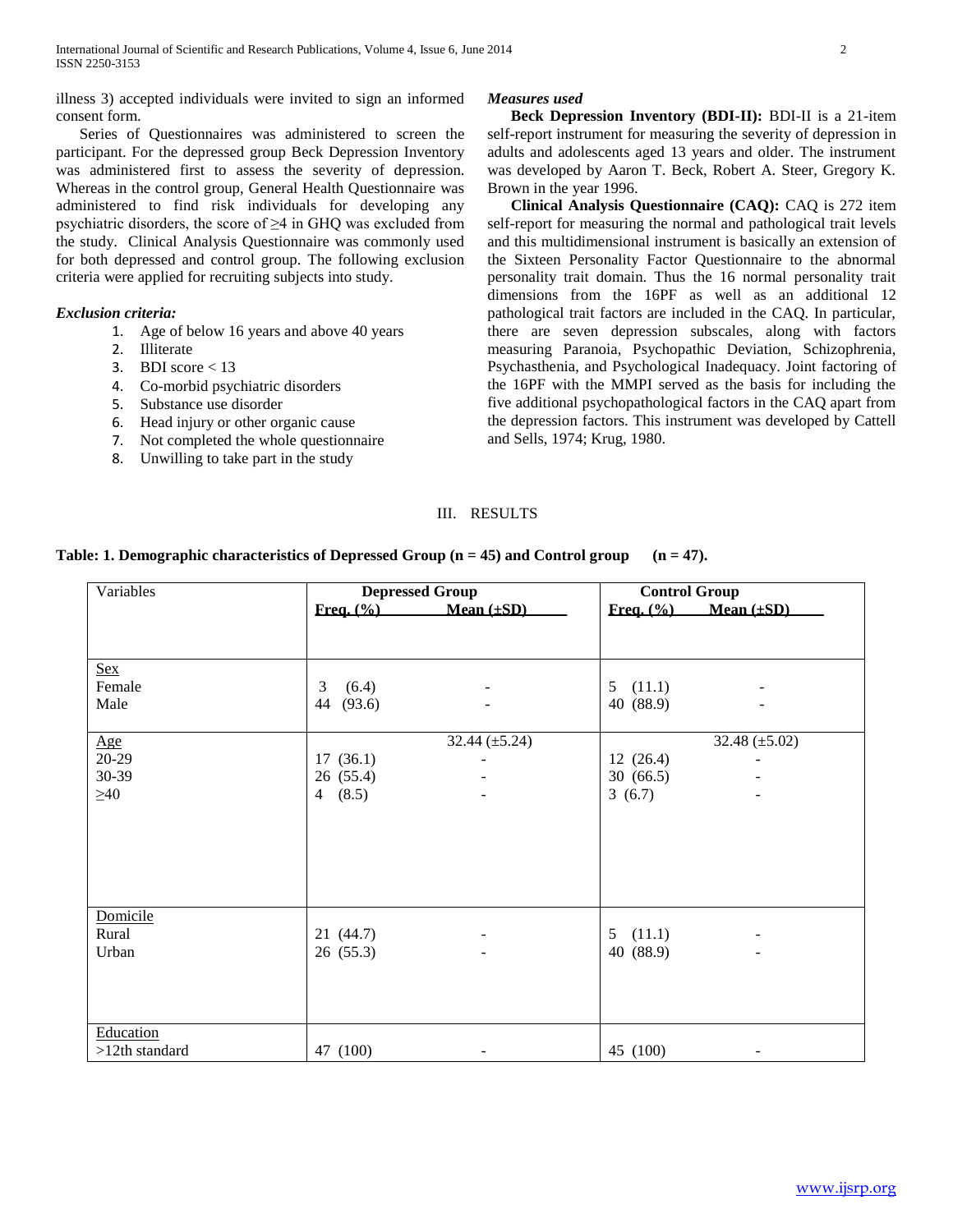| <b>Family Type</b><br>Nuclear<br>Joint | 42 (89.4)<br>5(10.6)         | $\overline{\phantom{a}}$<br>$\overline{\phantom{a}}$ | 39 (86.7)<br>$\overline{\phantom{a}}$<br>6(13.3)<br>$\overline{\phantom{a}}$ |  |
|----------------------------------------|------------------------------|------------------------------------------------------|------------------------------------------------------------------------------|--|
|                                        |                              |                                                      |                                                                              |  |
| <b>SES</b><br>Low<br>Middle            | (29.8)<br>14<br>(70.2)<br>33 | $\overline{\phantom{a}}$<br>$\overline{\phantom{a}}$ | (100)<br>45<br>$\overline{\phantom{a}}$                                      |  |
| Treatment<br>On Treatment              | 44<br>(93.6)                 | -                                                    | ۰                                                                            |  |
| <b>BDI</b> Score                       | -                            | 33.17(6.26)                                          | ۰<br>$\overline{\phantom{a}}$                                                |  |

# **Table 2: Shows Mean (±SD), 't' scores on Clinical Analysis Questionnaire (CAQ) in Depressed group and for control group.**

| Factors                       | Depression Group<br>Mean $(\pm SD)$ | Control Group<br>Mean $(\pm SD)$ | $\mathbf{f}$ | $\Delta$ |
|-------------------------------|-------------------------------------|----------------------------------|--------------|----------|
|                               |                                     |                                  |              |          |
| A (Warmth)                    | 5.78 (1.06)                         | 8.40 (0.83)                      | 13.07        | 0.001    |
| B (Intelligence)              | 4.68(1.36)                          | 6.77(1.50)                       | 6.99         | 0.001    |
| (Emotional Stability)         | 1.31(1.23)                          | 5.84(0.95)                       | 19.61        | 0.001    |
| E (Dominance)                 | 2.72(0.57)                          | 5.20(0.78)                       | 17.25        | 0.001    |
| F (Impulsivity)               | 1.74(0.92)                          | 7.13(0.84)                       | 29.26        | 0.001    |
| G (Conformity)                | 4.14(0.72)                          | 5.82(0.49)                       | 12.95        | 0.001    |
| H (Boldness)                  | 2.91(0.71)                          | 7.08(0.59)                       | 30.28        | 0.001    |
| I (Sensitivity)               | 7.17(1.08)                          | 3.91 (0.99)                      | 14.95        | 0.001    |
| L (Suspiciousness)            | 6.00(1.33)                          | 1.62(0.74)                       | 19.28        | 0.001    |
| M (Imagination)               | 2.70(1.88)                          | 3.93(0.75)                       | 4.07         | 0.001    |
| N (Shrewdness)                | 6.61(1.49)                          | 6.68(1.45)                       | 0.23         | 0.816    |
| O (Insecurity)                | 8.87 (0.82)                         | 4.06(0.53)                       | 32.94        | 0.001    |
| Q1 (Radicalism)               | 5.10(0.72)                          | 7.40(7.40)                       | 16.24        | 0.001    |
| Q2 (Self-sufficiency)         | 4.55(1.24)                          | 7.55(0.72)                       | 14.03        | 0.001    |
| Q3 (Self-discipline)          | 3.57(1.31)                          | 5.31 (0.76)                      | 7.70         | 0.001    |
| Q4 (Tension)                  | 8.14(0.75)                          | 5.24(0.64)                       | 19.85        | 0.001    |
| D1(Hypochondriasis)           | 7.38(0.96)                          | 6.68(0.59)                       | 4.11         | 0.001    |
| D2 (Suicidal Depression)      | 7.91 (0.90)                         | 6.95(0.29)                       | 6.76         | 0.001    |
| D3 (Agitation)                | 5.57(1.55)                          | 3.73(1.19)                       | 6.34         | 0.001    |
| D4 (Anxious Depression)       | 8.40 (1.19)                         | 5.17(1.19)                       | 12.97        | 0.001    |
| D5 (Low Energy Depression)    | 7.44(0.92)                          | 5.60(0.61)                       | 11.18        | 0.001    |
| D6 (Guilt & Resentment)       | 6.97(1.43)                          | 5.57(0.75)                       | 5.81         | 0.001    |
| D7 (Boredom & Withdrawal)     | 8.80 (0.79)                         | 6.44(0.62)                       | 15.78        | 0.001    |
| Pa (Paranoia)                 | 7.21(0.72)                          | 6.37(0.64)                       | 5.82         | 0.001    |
| Pp (Psychopathic Deviation)   | 2.51(0.80)                          | 1.20(0.40)                       | 9.80         | 0.001    |
| Sc (Schizophrenia)            | 7.40(0.71)                          | 6.57(0.58)                       | 6.07         | 0.001    |
| As (Psychasthenia)            | 5.70(1.15)                          | 5.00(0.97)                       | 3.13         | 0.002    |
| Ps (Psychological Inadequacy) | 7.44(0.54)                          | 6.28(0.66)                       | 9.18         | 0.001    |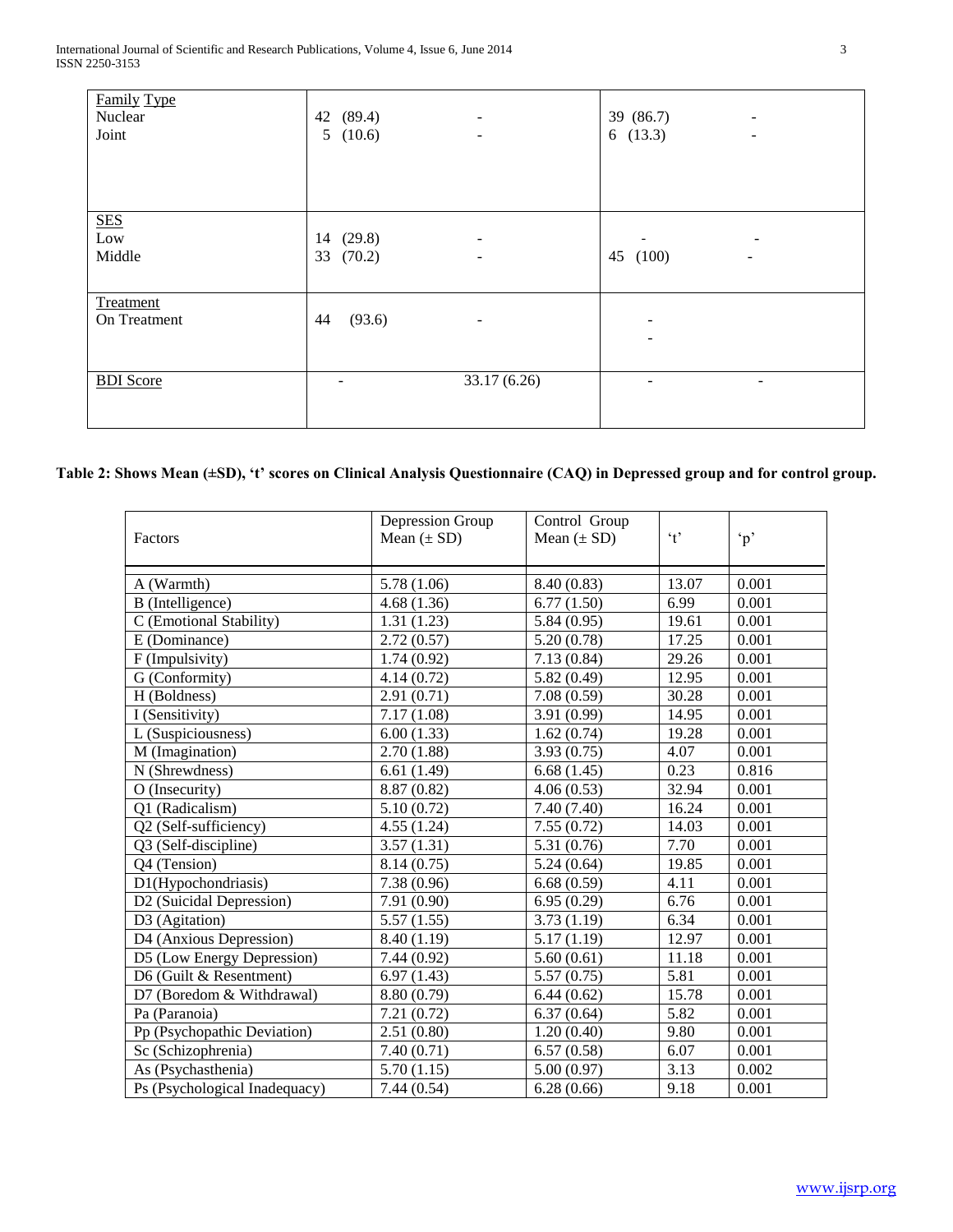| <b>Factors</b>     | $66 - 33$ | $66 - 22$ |  |
|--------------------|-----------|-----------|--|
|                    |           |           |  |
| E (Dominance)      | $-0.43$   | 0.03      |  |
|                    |           |           |  |
| F (Impulsivity)    | $-0.34$   | 0.018     |  |
|                    |           |           |  |
| Sc (Schizophrenia) | 0.42      | 0.03      |  |

**Table 3: Relationship between BDI score and CAQ subscales this showing significant relationship.**

### IV. CONCLUSION

 The nature of relations between the personality traits and depression is complex, and our understanding is still limited. Several line of evidence suggests that the relevance of personality to depression is evident; and thus the hypothesis got enormous attention that their association has received over the years in the clinical and research literatures. Although the theories and research underlying the personality-depression and their relationship has varied widely, the idea that personality is important to understand the cause, manifestation, or outcome of depression has persisted. The findings of the present study lend empirical evidence for such a hypothesis demonstrating a significant difference in personality traits among the depressed and normal individuals in adult group. Also, the study demonstrates a robust relationship between personality traits and severity of depression.

 Studies on clinical samples typically report that understanding the association between personality and depression has implications for elucidating etiology and comorbidity, identifying at risk individuals, and tailoring treatment (Daniel N. Klein, 2011). However, research in clinical sample suggests that, the affective temperament types, like depressive temperament has been the most systematically studied, the terms "depressive temperament," "depressive personality," and "depressive personality disorder" have been used interchangeably in the literature to refer to the following constellation of traits: introversion, passivity, and nonassertiveness; gloominess, cheerlessness, and joylessness; selfreproach and self-criticism; pessimism, guilt, and remorse; being critical and judgmental of others; conscientiousness and selfdiscipline; brooding and given to worry; and feelings of inadequacy and low self-esteem (Akiskal et al. 2005).

 The majority of established risk factors for depressive disorders are either unchangeable (i.e. socio-demographic characteristics) or reaction pattern to the short term stressful life events. In contrast, personality is at least somewhat changeable, especially in youth, but may forecast the onset of depression, which makes traits a potentially attractive means of identifying individuals at risk and informing selection of interventions. Based on this view, the present study suggested interactive pattern of personality and depression, in which the individuals with depression have personality aberrations which can be explainable on the basis of severity level and duration of the depressive episode. The results of the present study were discussed about the personality among the depressed individuals.

 Table 1 show that there is higher percentage of males in depressed group and control group. Also, mean age, family type, area of living were slightly differ regarding depressive group and control group. The distribution of age, gender, socio-economic status (Middle), unemployment, appeared contrary to the previous study by Sandeep Grover (2010), in which they found that depression is common in young adults, in women and low socio-economic status. Regarding family type, the distribution is similar to the study Sethi et al. (1980), in which they suggested that individuals' those who are residing in nuclear family are vulnerable to depression.

 It is evident from the table 2 that there is a significant difference in personality traits between the two groups were the mean scores of the subscales in the first part of the CAQ is significant. In reference to the higher scores of scales I-Sensitivity, L-Suspiciousness, O-Insecurity, and Q4-Tenssion, which indicate that depressed individuals were more dependent, jealous, critical, irritable, moody, experience guilt, gets angry quickly, and difficulty in getting sleep. This findings are in agreement with the previous study conducted by (Samuel E. Krug, 1980-CAQ Manual), who found that certain personality traits of depressed individuals are appear to be associated with the high scores in the scales I-Sensitivity, L-Suspiciousness, O-Insecurity, and Q4-Tenssion. However, the other scales of the CAQ part-I, shows the significant difference between two groups-the mean is lower in the depressed group with respect to the scales A-Warmth, B-Intelligence, C-Emotional stability, F-Dominance, G-Conformity, H-Boldness, M-Imagination, Q1- Radicalism, Q2-Self-sufficiency, and Q3-Self-dicipline. These results are line of agreement with the previous study conducted by (Samuel E. Krug, 1980-CAQ Manual), in which they found that depressed individuals have concentration difficulty, unsatisfying relationships, overwhelmed by the day to day activities or goals, passive aggressive, internalize their feelings, sociopathic, react to the stress easily, unconcerned about day to day activities, withdrawn, obsessional, and these individuals are not effective problem solvers. In the opinion of Kameoka V A (1986), depressed individuals personality traits are appear to be strongly associated with scales of B-Intelligence, E-Dominance, F-Impulsivity, G-Super ego, H-Parmia/Boldness, I-Sensitivity/Premsia, L-Suspiciousness/Protension, Q1- Radicalism, Q2-Self-sufficiency, and Q4-Ergic tension.

 Though the mean score of the scale N-Shrewdness was similar to the previous findings (Samuel E. Krug, 1980-CAQ Manual), in the present study, it is statistically not significant between two groups, which can be explained in terms of, individuals prefer to be in sophisticated environment, and they tend to be diplomatic about handling other people.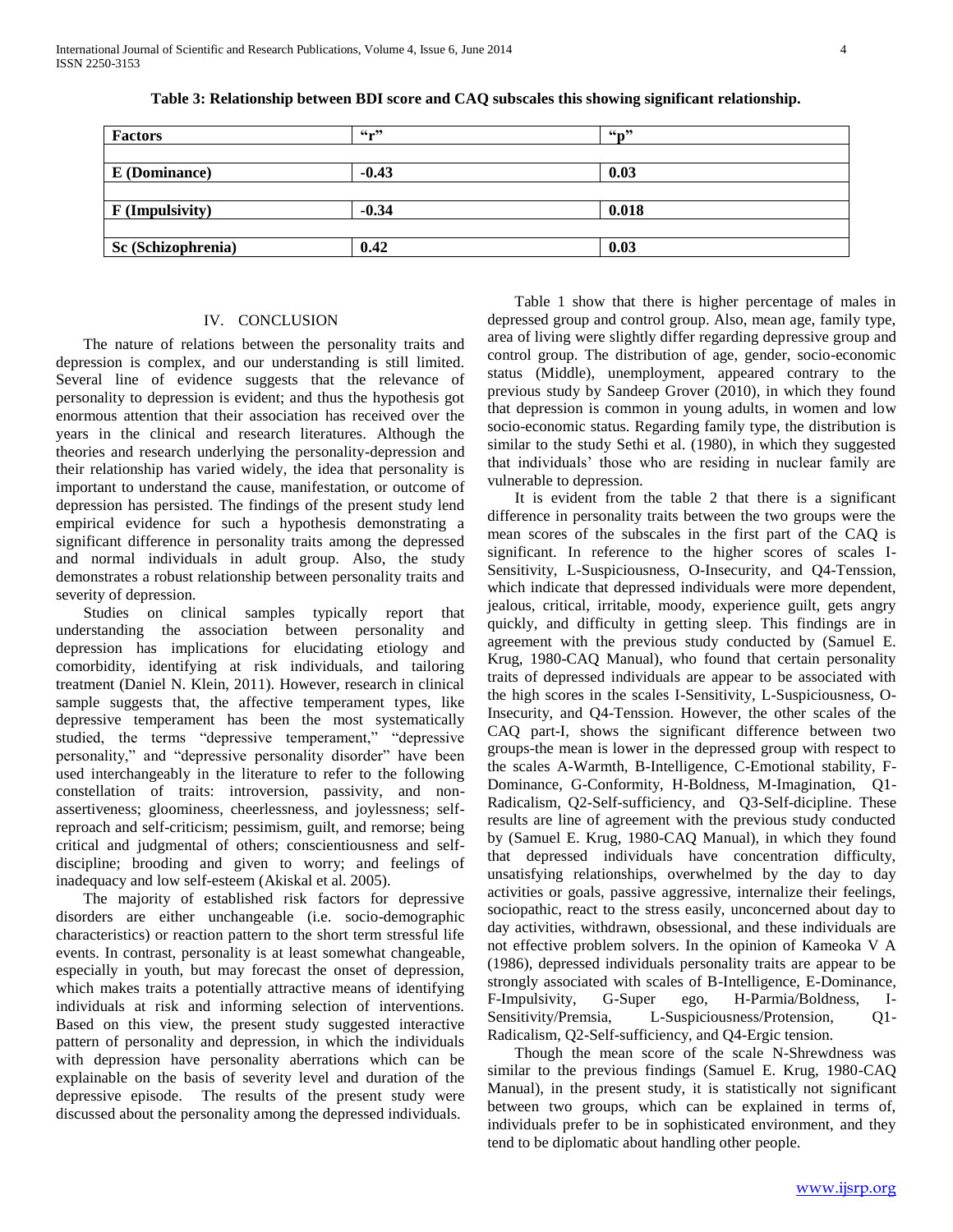When compared to the control group, the mean score is higher in the clinical scales of the CAQ (Part-II). In reference to the scales D4-Anxious Depression and D7- Boredom and withdrawal is highly elevated and the score is significant between the groups. Which indicates that, severely depressed individuals were clumsy, shaky in handling things, lacks self confidence, confused, unable to cope up with the sudden demands, profoundly disturbed, feels that life is too pointless; tendency to avoid people, these people feels happier when they are away from the people. This findings of the present study is in line of agreement with the previous study conducted by Welsh's (1956), in which they found that the elevation of the scores on the subscales D1- Subjective Depression, D4-Mental Dullness, D5-Brooding, and Hy3- Lassitude-Malaise of scale 3; Pd4- Social Alienation and Pd5- Self-Alienation of scale 4; Pa2- Poignancy of scale 6; Sc1-Social Alienation through Sc4- Lack of Ego Mastery (Conative) of scale 8; and the Si3 subscale. Which shows that depressed patient has general maladjustment and shows some characteristics like socially withdrawn, timid, dependent, and self-conscious, depressed, ruminative, and sad, self-reports of fatigue, tiredness, and sleep difficulties, this general maladjustment factor 1 highlight the depression factor as primary form of emotional distress? On the other hand the average high score is seen among other clinical subscales (D1- Hypondriac Depression, D2-Suicidal Depression, D3-Agitated Depression, D5-Low-energy Depression, D6-Guilt and Resentment, As-Psychasthenia, and Ps-Psychotic tendency) in the depressed group when compared to the control group, which is in line of agreement with the previous findings of (Samuel E. Krug, 1980-CAQ Manual) which indicates that depressed individuals shows tendencies like preoccupation with bodily dysfunction, feels emptiness and meaningless, thoughts/wishes of death, frequent feelings of sadness and gloom, difficulty in getting sleep, blame themselves, feels guilt, self-critical, little self control, think themselves as doomed or condemned. However, in the present study the mean score of the clinical subscales Pa-Paranoia and Sc-Schizophrenia is slightly high, when compared to the previous findings of (Samuel E. Krug, 1980-CAQ Manual), and this could be interpreted as, high scored individuals were suspicious, jealousy, cynicism about human nature, difficulty getting their ideas into words, feels that world is unsympathetic, feeling of rejection, feels themselves as little important to others. Also, in the previous study suggests that the moderately high elevation occurs in neurotics. Among the clinical subscales the Pp-Psychopathic deviation is only the scale which the mean score is in low range which indicates that depressed individuals were socially inhibited. As a whole, these findings are in line of agreement with the previous study (Kameoka VA, 1986) which indicates that D1-Hypondriac Depression, D2-Suicidal Depression, D3-Agitated Depression, D5-Low-energy Depression, D7-Bored Depression, Pa-Paranoia, Pp-Psychopathic deviation, Sc-Schizophrenia, As-Psychasthenia, and Ps-Psychotic tendency these scales are strongly associated with the depression.

 From table 3 it can be observes that there is a highly significant, positive correlation of the scores of schizophrenia in CAQ scale and the BDI score, this means that, those who are in severely depressed shows the schizophrenia like traits that is withdrawn themselves from the others, they see themselves as

little worthy to others. Whereas the negative correlation was found in the two domains in the first part of the CAQ (normal personality), E-Dominance and F-Impulsivity which can be interpreted as severely depressed individuals are tend to show characteristics like being away from the people, and less impulsive respectively.

### V. CLINICAL IMPLICATIONS

 The literature on the relation between personality and depression is large, but it has many gaps and inconsistent findings. Personality traits predict, and may in fact influence, the course and treatment response of depression. Meta-analytic evidence indicates that existing preventive interventions can reduce the incidence of depressive disorders by 25% (Cuijpers et al. 2008). Another advantage of traits is that they can be assessed relatively easily and efficiently and thus are ideal for screening. Few studies have examined personality facets, but preliminary evidence suggests that lower-order traits can add substantially to the prediction of treatment response (Bagby et al. 2008). Among the depressed individuals the self-criticism which is one of the personality traits was found to forecast poor treatment outcomes (Blatt et al. 1995).

 Under DSM-IV or ICD-10, it is not unusual for clinicians to make diagnoses by counting the required 5 out of 9 symptoms needed for a diagnosis of "major depressive episode." This practice can sometimes be associated with the routine prescription of antidepressants and with a failure to consider the possibility of offering psychotherapy. What this approach to diagnosis really fails to address is the enormous heterogeneity of patients meeting the criteria for major depression. If we take personality into account, we would be in a better position to individualize treatment choices for patients. Thus, the present study made an attempt by using the comprehensive measure of CAQ to explain the relationship of the normal and pathological traits of personality in depressed patients.

# VI. LIMITATIONS

- **1.** The sample size of the study has been small
- **2.** Role of gender, severity level of depressive episode is also important factor; present study included more males and severely depressed individuals.
- **3.** The study primarily focused on the first order personality factors.

#### **REFERENCES**

- [1] Agustin, M. R., and San Gregorio, M. A. P. (2005). Psychosocial Adaptation in Relatives of Critically Injured Patients Admitted to an Intensive Care Unit. Spanish Journal of Psychology, 8, 1, 36-44.
- [2] American Psychiatric Association. (1994). Diagnostic and Statistical Manual of Mental Disorders. (4th-Edition-Text Revised): Washington DC
- [3] Beck, A. T. (1967). Depression: Clinical, Experimental, and Theoretical Aspects. University of Pennsylvania Press, Philadelphia.
- [4] Beck, A. T., Rush, A. J., Shaw, B. F., and Emery, G. (1979). Cognitive therapy of depression. The Guilford Press, New York.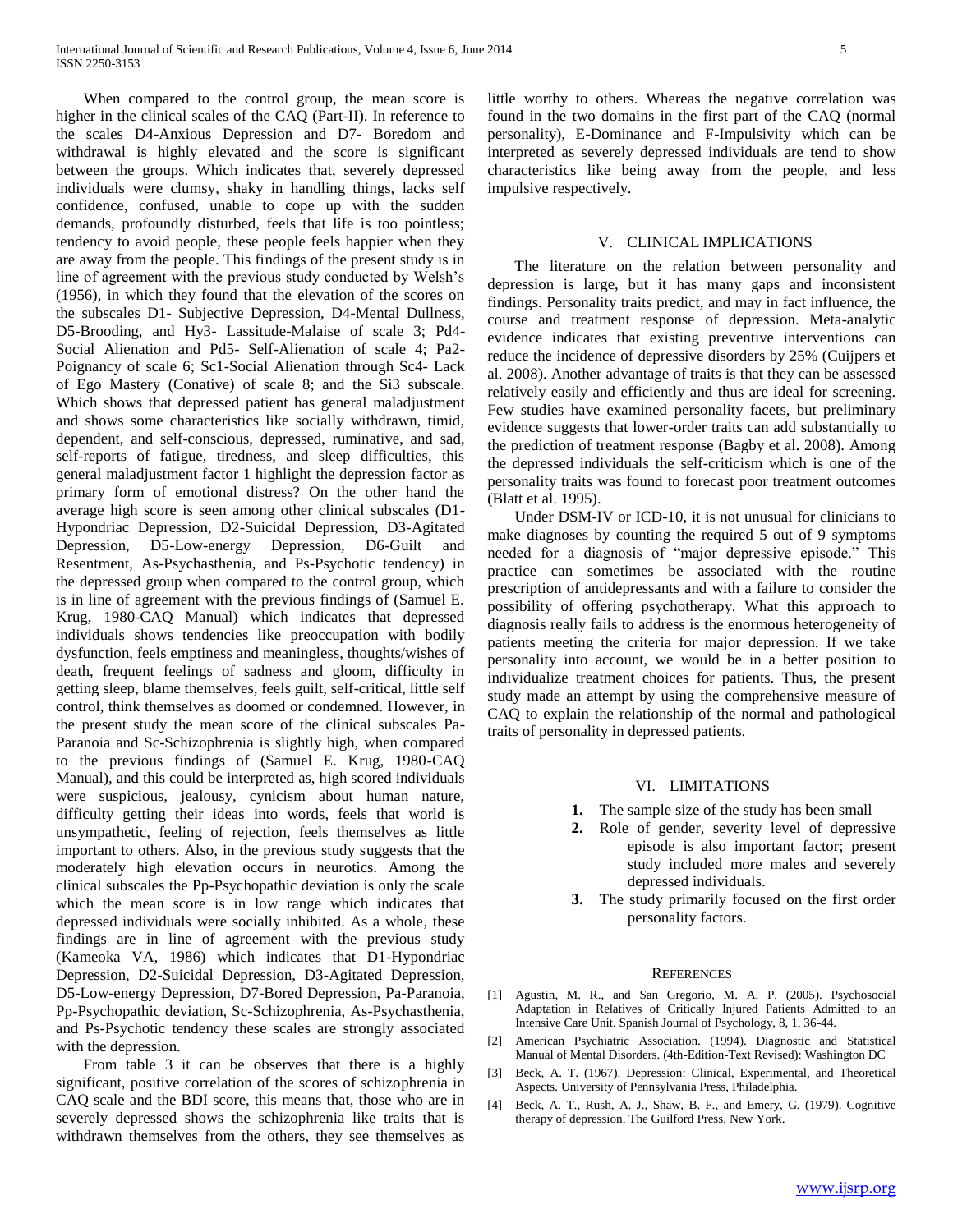- [5] Beck, A. T., Steer R. A., and Brown, G. K. (1996). Manual for the Beck Depression Inventory-II, San Antonio: Psychological Corporation.
- [6] Belliveau, J. M., and Stoppard, J. M. (1995). Parental alcohol abuse and gender as predictors of psychopathology in adult children of alcoholics. Journal of Addiction Behavior, 20, 5, 619-625.
- [7] Benjamin, B., and Lahey. (2009). Public health significance of Neuroticism. Journal of American Psychology, 64, 4, 241–256.
- [8] Benjamin, J. S., and Virginia, A. S. (2009). Comprehensive Textbook of Psychiatry, (9th Edn. Pp 1687-1693). New Delhi: Lippincott Williams & Wilkins press.
- [9] Boyce, P., and Mason, C. (1996). An overview of depression-prone personality traits and the role of interpersonal sensitivity. Australian and New Zealand Journal of Psychiatry, 30, 1, 90-103.
- [10] Boyle, G. J. (1987). Psychopathology depression super factors measured in the clinical analysis questionnaire. Journal of Personality and Individual Differences, 8, 5, 609-614.
- [11] Brill, P. A., Kohl, H. W., and Blair, S. N. (1991). Anxiety, depression, physical fitness, and all-cause mortality in men. Journal of Psychosomatic Research, 36, 3, 267-273.
- [12] Burdsal, C. A., and Schwartz, S. A. (1975). The relationship of personality traits as measured in the questionnaire medium and by self-ratings. Journal of Psychology, 91, 173-82.
- [13] Burns, S. R., Kappenberg, A., Mc Kenna., and Wood, C. (1994). Brain injury: Personality, psychopathology and neuropsychology. Journal of Brain Injury, 8, 5, 413-427.
- [14] Calsyn, D. A., Reynolds, F. D., O'leary, M. R., and Dale Walker R. (1982). Differential Drinking Patterns, Personality Characteristics, and Field Articulation of Court-Referred and Non-Court-Referred Male Alcoholics in Treatment. International Journal of Addiction, 17, 2, 249-257.
- [15] Cattell, H. E. P. (2003). Essentials of 16 PF Assessment. In Dr. Schuerger (Eds.) Illustrative Case Reports, (pp. 260-275), Canada: John Wiley & Sons.
- [16] Gregor Hasler. (2010). Pathophysiology of depression: do we have any solid evidence of interest to clinicians? World Psychiatry Association, 9, 155-161.
- [17] Chioqueta, A. P., and Stiles, T C. (2005). Personality traits and development of depression, hopelessness, and suicide. Journal of Personality and Individual Differences, 38, 1, 1283-91.
- [18] Enns, M. W., and Cox, B. J. (1997). Personality dimensions and depression: a review and commentary. Canadian Journal of Psychiatry, 42, 274-84.
- [19] Ferster, C. B. (1973). A functional analysis of depression. Journal of American Psychologist, 28, 857–870.
- [20] Glen, O. Gabbard. (2009). Textbook of Psychotherapeutic Treatments. In Stuart (Eds.), Techniques of Individual Interpersonal Psychotherapy, (pp. 204-208). Arlington: American Psychiatric Publishing.
- [21] Gordon, L. F., Hewitt, P. L., Endler, N. S., and Bagby, R. M. (1995). Conceptualization and assessment of personality factors in depression. European Journal of Personality, 9, 309-350.
- [22] Grel, G. S. (2009). Cognitive Behaviour Therapy: a Guide for the Practicing Clinician, (Vol. 2). In Papageorgiou, C. (Eds.) Cognitive behavior therapy, depressive rumination and meta-cognition, (pp. 22-27), London. Taylor & Francis Routledge
- [23] Grover, S., Dutt, A., and Avasthi, A. (2010). An Overview of Indian research in depression. Indian Journal of Psychiatry, 52:S, 178-88.
- [24] Hasler, G., van der Veen, J. W., and Grillon, C. (2010). Effect of acute psychological stress on prefrontal gamma-aminobutyric acid concentration determined by proton magnetic resonance spectroscopy. American Journal of Psychiatry, 167, 10, 1226-1231.
- [25] Gotlib, I. H., and Joormann, J. (2010). Cognition and Depression: Current Status and Future Directions. Annual Review of Clinical Psychology, 27, 6, 285-312.
- [26] Ingram, R. E. (2009). International Encyclopedia of Depression. In Jerome C. W. (Eds.) Definition of Depression, (pp. 205-208). New York: Springer.
- [27] Cugley, J. A. M., and Savage., R. D. (2011). Cognitive Impairment and Personality Adjustment in Vietnam Veterans. Journal of Australian Psychologist, 19, 205–216.
- [28] Carrillo, J. M., Rojo, N., and Staats, A. W. (2004). Women and Vulnerability to Depression: Some Personality and Clinical Factors. Spanish Journal of Psychology, 7, 29-39.
- [29] Kameoka, V. A. (1986). The structure of the Clinical Analysis Questionnaire and depression symptomatology. Multivariate Behavioral Research, 21, 105-122.
- [30] Kendler, K. S., Gardner, C. O., and Prescott, C. A. (2002). Toward a comprehensive developmental model for major depression in women. American Journal of Psychiatry, 159, 1133-1145.
- [31] Kendler, K. S., Gardner, C. O., and Prescott, C. A. (2006).Toward a comprehensive developmental model for major depression in men. American Journal of Psychiatry, 163,115-24.
- [32] Kishore, T. M., and Pal, S. E. (2003). The Depression-Happiness scale and quality of life in patients with Remitted Depression. Indian Journal of Psychiatry, 45, 1, 40-42.
- [33] Klein, D. F., and Wender, P. H. (2005). Understanding Depression: A Complete Guide to Its Diagnosis and Treatment: New York. Oxford University Press.
- [34] Klein, D. N., Kotov, R., and Bufferd, S. J. (2011). Personality and Depression: Explanatory Models and Review of the Evidence. Annual Review of Clinical Psychology, 7, 269–95.
- [35] Krug, S. E. (1980). Clinical Analysis Questionnaire manual. Champaign, IL: Institute for Personality & Ability Testing.
- [36] Laptook, R. S., Klein, D. N., and Dougherty, L. R. (2006). Ten-year stability of depressive personality disorder in depressed outpatients. American Journal of Psychiatry, 163, 865–871.
- [37] Lee, A., Watson, C., and Susan, M. D. (1994). Temperament, Personality, and the Mood and anxiety disorder. Journal of Personality and Individual differences, 103, 130-116.
- [38] Michael, B. R., and Andrew, L. C. (2008). Personality and depression. Canadian Journal of Psychiatry, 53, 14-25.
- [39] Patrick, M. H., Rebecca, B. M., and Gregory, J. (1997). MMPI-2 Findings in schizophrenia and depression. Journal of Psychological Assessment, 9, 508-511.
- [40] O'Leary, M. R., Calsyn, D. A., and Fauria, T. (1980). The Group Embedded Figures Test: a measure of cognitive style or cognitive impairment. Journal of Personality Assessment, 44, 5, 532-537.
- [41] O'leary, M. R., Fauria, T., Calsyn, D. A., and Fehrenbach, P. A. (1981). Cognitive Style, Personality Traits, and Treatment Attrition Among Alcoholics, International journal of Addiction, 16, 7, 1143-1148. (PMID: 7327779).
- [42] Peterson, R. F., Basta, S. M., and Dykstra, T. A. (1994). Mothers of molested children: some comparison of personality characteristics. Journal of Child Abuse Neglect, 18, 10, 889-90. (PMID: 8330228).
- [43] Piotrowski, N. A. (2005). Psychology Basics. Depression. (Vol. 1. pp. 247- 249). New Jersey: Salem Press.
- [44] Quilty, L. C., Segal, Z. V., Mc-Bride C. C., Kennedy, S H., and Paul T. Costa. (2008). Personality and differential treatment response in Major Depression: a randomized controlled trial comparing cognitive-behavioral therapy and pharmacotherapy. Canadian Journal of Psychiatry, 53, 6, 361- 370.
- [45] Reddy M. S. (2010). Depression: The Disorder and the Burden. Indian Journal of Psychological Medicine, 32, 1, 1-2.
- [46] Rhead, J. C., and May, G. G. (1983). Meditation in a specialized Correctional setting: A controlled Study. Journal of Behavior Technology Methods and Therapy, 29, 4, 105-111.
- [47] Richard, J., Contrada., and Baum, A. (2011). The Handbook of Stress Science: Biology, Psychology, and Health. In Gutman, A. D, and Nemeroff C. B, (Eds.) Stress and Depression, (pp 345-354). New York: Springer Publication.
- [48] Riso, L. P., Milyatake, R. K., and Thase, M. E. (2002). The search for the determinants of chronic depression: a review of six factors. Journal of Affective Disorder, 70, 2, 103-115.
- [49] Rose, D. C., and Fioravanti, M. (2010). Depressive symptoms and personality characteristics: phenomenology of affective disorders. Review of Psychiatry, 45, 4, 209-13.
- [50] Rosenbluth, M., Kennedy, S. H., and Bagby R. M. (2005). Depression and Personality. (pp. 43-61). Arlington. USA: American Psychiatric Publishing.
- [51] Ryder, A. G., Quilty, L. C., Vachon, D. D., and Bagby. R. M. (2010). Depressive personality and treatment outcome in major depressive disorder. Journal of Personality Disorder, 24, 392–404.